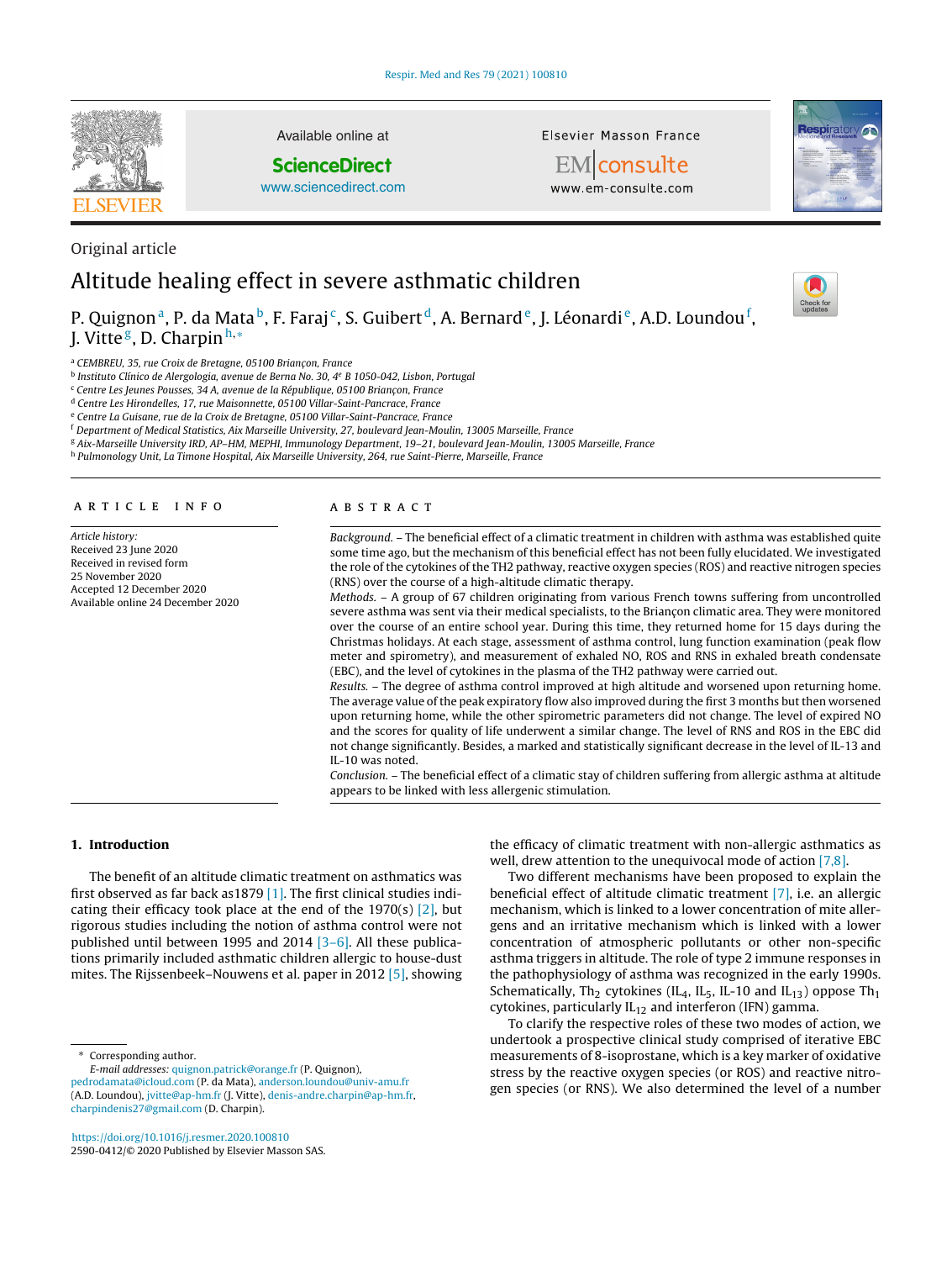of cytokines specific for the  $TH_2$  pathway, in conjunction with an assessment of conventional clinical parameters.

# **2. Materials and methods**

Since the 1970's, the French National Health System has agreed to subsidize stays at altitude during the school year for severe asthmatic patients selected by their asthma specialist. Their care is provided by pediatric asthma centers including a comprehensive asthma management and French school programs.

# 2.1. Criteria for the selection of patients

The study included children who were:

- undergoing altitude treatment at three pediatric centers receiving only asthmatic patients in Briançon, France, at an altitude of 1350 m above sea level. The study took place over two consecutive school years. Children staying at these facilities for more than 1 year could only be included in the study for one of the years. The children coming to these treatment facilities for the first time were considered to be "naïve";
- aged between 6 and 17 years, of either gender;
- asthmatics, for whom the diagnosis had been made for at least two years based on clinical criteria or on the reversibility of the bronchial obstruction of at least 12% and an increase in the FEV1 by 200 mL after inhalation of 4 puffs of salbutamol  $[9]$ ;
- afflicted with "severe" bronchial asthma<sup>9</sup> for more than two years;
- atopic or non-atopic, according to the Phadiatop® test (Thermo Fisher Scientific, Uppsala, Sweden);
- staying at one of the 3 pediatric facilities in the Briançon area for a duration of at least 3 months;
- for whom the family provided informed consent to participate in the study.

# 2.2. Criteria for non-inclusion

Children exhibiting at least one of the following characteristics were not considered to be eligible for inclusion:

- stay at high-altitude was less than 3 months;
- asthma did not represent the dominant respiratory pathology;
- asthma was not be problematic severe.

# 2.3. Data collected

Clinical data collected from the medical monitoring and discharge file regarding: asthma control, treatment being undertaken, paraclinical examinations at the various stages of the stay and at discharge, two questionnaires on quality of life of the child and the adolescent [\[10\],](#page-5-0) and questionnaire regarding asthma control [\[11,12\].](#page-5-0) The asthma control was classified into one of three categories, according to GINA's experts. The quality of life questionnaire covered three main aspects: symptoms (10 items), activity limitations (5 items), and emotional function (8 items), with higher scores indicating a better quality of life.

Respiratory functional evaluation: comprising the flow-volume curve.

The measurement of FeNO in the exhaled breath was performed using a chemiluminescence device.

Blood analysis: complete blood counts, Phadiatop® (Thermo Fisher Scientific, Uppsala, Sweden) test which qualitative results as either "positive" or "negative", and 0.35  $kU_A/L$  as the threshold for positivity.

Serum cytokines ( $IL<sub>1Ra</sub>$  IL<sub>5</sub>, IL-10, IL<sub>13</sub> and CCL<sub>18</sub>) levels were determined by a colorimetric sandwich ELISA method (Quantikine, R&D Systems). The detection range was from 6 to 20 pg/mL and the value expressed as pg/mL.

Collection of exhaled breath condensates (EBC): a tube chilled by a freezer (R-Tube, Respiratory Research Inc., USA) was used for measurement of 8-isoprostane, a prominent ROS and RNS. The EBC was collected according to a standardized method [\[13\]](#page-5-0) and was separated 20 min later into aliquots and stored at −80 ◦C according to standardized procedures. The 8-isoprostane levels were measured in the EBC using a specific enzyme immunoassay kit (8-isoprostane EIA kit, Cayman Chemical, Ann Arbor, MI, USA) according to the manufacturer's protocol. The RNS consisted in measurements of nitrite-nitrate levels as previously described  $14$ . The measurements were performed in duplicate and those with a coefficient of variation greater than 15% were excluded from the analysis. The threshold of detection for RNS (nitrates and nitrites) was 0.380  $\mu$ M/L and the threshold for quantification was 1.378  $\mu$ M.

# 2.4. Execution of the study data collected

Prior to starting the study, the Institutional review board Ethical committee provided approval(No. 1245) and the Information Technology and Freedoms Commission were informed (file A00699-42). The parents provided a signed consent for their child's participation.

The children were admitted to the facility in September, and they then left for the Christmas holidays which lasted 2 weeks, returning to the facility after the holidays, and having their climatic stay ending in June ([Fig.](#page-2-0) 1). Upon leaving for the Christmas holidays, the children were advised to continue taking their medication, and this was verified when returned to the asthma facilities.

An outline of the modalities for medical monitoring during the study in shown in [Fig.](#page-2-0) 1. Upon admission to the facility and at the end of the school year, a clinical assessment comprising a questionnaire regarding asthma control, a questionnaire on quality of life, a lung function assessment, a blood sample, and the collection of EBC breath samples were carried out. Before leaving for the Christmas holidays and upon returning after these holidays, a limited assessment was carried out, without a blood sample. Most of these examinations were carried out the Center for bioclimatic research in common to the three facilities. Adherence to the prescribed medications was supervised daily by nurses throughout the stay.

# 2.5. The number of subjects required

This was calculated following the hypothesis according to which at the inclusion 40% of the children had uncontrolled or incompletely controlled asthma and that this percentage reached 15% at the end of the climatic stay. In these conditions, with an alpha and a beta equal to 5%, 65 subjects would need to be included. Considering the patients missed to follow-up, we aimed to include 70.

# 2.6. Statistical analysis

Possible changes in the test of asthma control, parameters of the flow-volume curve, and biological parameters at each of the stages of the climatic stay were analyzed by a Wilcoxon signed-rank test applied to the paired measurements. Unpaired Wilcoxon and t-tests were used for the intergroup comparisons. The Generalized Estimating Equations (GEE)  $[14]$  was used to analyze repeated measurements. The GEE method extends standard regression analysis and accounts for the correlation between repeated measurements with binary or continuous outcome [\[15\]\).](#page-5-0) Because health outcomes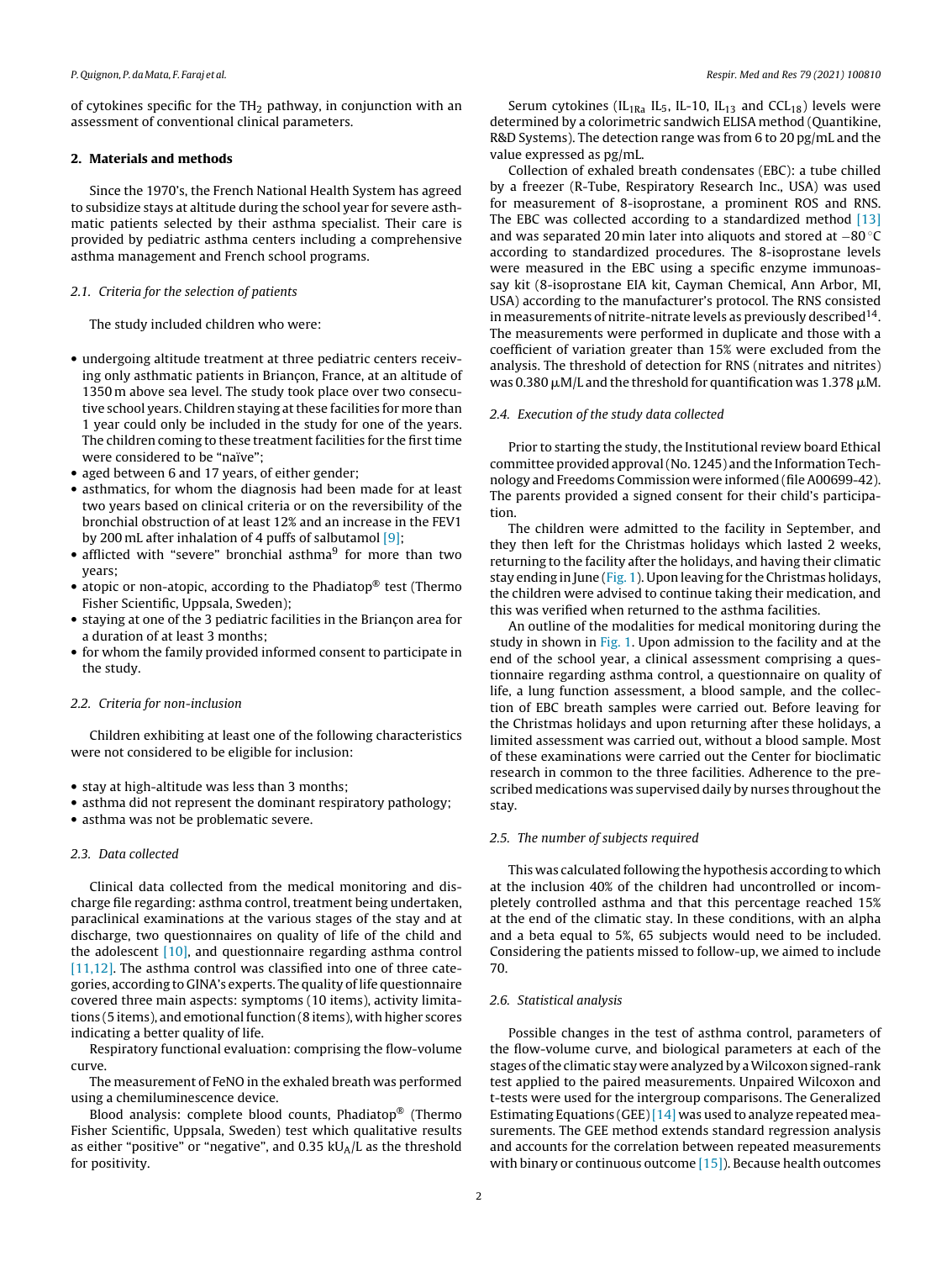<span id="page-2-0"></span>

**Fig. 1.** Schematic course of the study and examinations performed at each stage.

at each step of the stay could be influenced by meteorological parameters (maximum, minimum and mean temperature, wind speed and relative humidity), air pollution data ( $PM<sub>10</sub>$ ,  $PM<sub>2.5</sub>$ , NO<sub>2</sub>,  $O<sub>3</sub>$ ) and pollen counts, those variables were included in the multivariate analysis.

A value of  $P < 0.05$  was considered to be statistically significant. PASW Statistics version 17.0 (IBM SPSS Inc., Chicago, IL, USA) software was used for the statistical analyses.

The "before and after" and intergroup ("allergic" vs. "nonallergic") comparisons were applied to clinical scores, test of the asthma control, the scores for the quality of life, spirometric parameters, level of FeNO and biological parameters measured in peripheral blood and condensate of exhaled air. The overall results were studied for the group of 67 including children and then separately from those who were in their first year of climatic treatment (a "naive" group of 22 children) and those for whom the asthma was uncontrolled at the start of the stay (an "uncontrolled" group of 37 children). The group of non-allergic asthmatic children was too small ( $n = 12$ , or 19%) to be considered.

# **3. Results**

The characteristics of the studied group are shown in [Online](#page-5-0) [material](#page-5-0) [Table](#page-5-0) [S1.](#page-5-0)

Of the 64 patients, 51 were allergic, 22 were naïve and 37 had uncontrolled asthma.Among the "naïve" subgroup, 11 out of 22 had uncontrolled asthma.Among the 64 children, 45 (70%) were allergic to house-dust mites. Twelve children (18%) reported a food allergy. Regarding the severity of asthma, 53 of the 64 subjects had at least one exacerbation in the preceding year. This exacerbation led to an unexpected need for care in 21 of 53 subjects, with 7 attending the hospital emergency ward, and one patient who had to be admitted to the ICU. Thirty children (47%) acknowledged a fair compliance to long-term treatment for asthma.

# 3.1. Change in asthma control and consumption of medications

For the group considered as a whole, the percentage of children whose asthma was well-controlled was 36% upon admission, 66% before leaving for the Christmas holidays, 15% upon returning from these holidays, and 88% at the end of the school year ([Fig.](#page-3-0) 2). These differences were all statistically significant.

In the "uncontrolled" subgroup, the change in the score of asthma control was identical. In the "naive" subgroup, improvement of the score was only significant over the first 3 months.

All of the patients took an inhaled corticosteroid therapy associated with a long-acting bronchodilator. The average inhaled dose of corticosteroids was  $800 (\pm 494)$   $\mu$ g at admission and 675  $\mu$ g $(\pm 338)$ when they left  $(P< 0.001)$ .

# 3.2. Change in the respiratory function

#### 3.2.1. Peak expiratory flow measurements

For the entire group, the peak expiratory flow significantly increased during the first 3 months of the stay, decreasing during Christmas holidays and increasing again, albeit in a non-significant manner, upon their return to altitude [Online](#page-5-0) [material](#page-5-0) [Table](#page-5-0) [S2](#page-5-0) ([Fig.](#page-3-0) 3).

# 3.2.2. Change in the spirometric parameters

There were, however, no significant changes in the  $FEV<sub>1</sub>$  nor in the MMFR25/75.

# 3.3. Change in the fractional expired nitric oxide (FeNO)

The level of FeNO decreased significantly over the course of the first 3 months and then increased, in a non-significant manner, when the child left with their parents for Christmas holidays, followed by another decrease, although not significantly so, starting shortly after their return to the health facility that lasted until the end ofthe school year [\(Online](#page-5-0) [material](#page-5-0) [Table](#page-5-0) [S2\).](#page-5-0) The same changes were seen in the "naive" and in the "uncontrolled" subgroups.

# 3.4. Change in the scores for quality of life

The change in the score for quality of life in the children aged 5 to 11 years showed a trend for improvement, although not statistically significant in the first 3 months and, overall, between the start and the end of the stay [\(Online](#page-5-0) [material](#page-5-0) [Table](#page-5-0) [S3\).](#page-5-0) According to Juniper questionnaire, the change amounted to improvement during the first 3 months, a worsening upon returning from Christmas holidays, and an improvement at the end of the stay, although the observed differences were not statistically significant.

#### 3.5. Change in the biological parameters

The Phadiatop® test was positive for 51 of the 63 children (81%) for whom it was performed.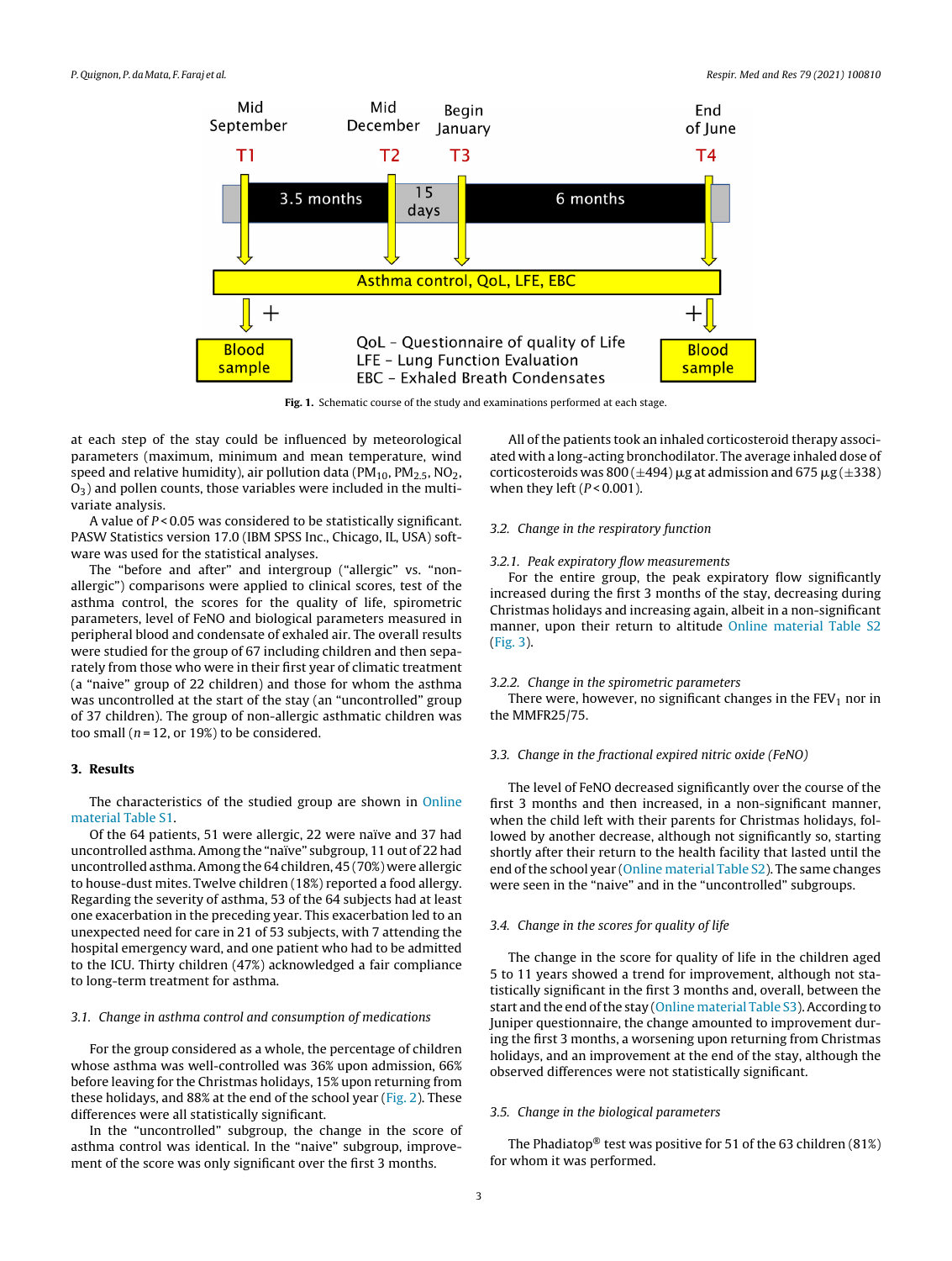<span id="page-3-0"></span>

**Fig. 3.** Changes in peak-flow measurements over the course of the study. +:  $P < 0.05$ ; ++:  $P < 0.01$ .

# 3.5.1. Blood counts

No significant difference in red and white series were observed. However, among the 43 patients who had an evaluation of the percentage of eosinophils, 51% had more than 200 cells/ $\text{mm}^3$ . In this latter group, for 82% their eosinophilia decreased (fewer than 200 cells) at T4 and for 18% these numbers increased (none of these differences were statistically significant).

#### 3.5.2. Cytokine levels

Comparison of the results of the samples taken on admission and upon leaving the treatment showed a significant decrease in the level of  $IL_{13}$  and  $IL_{10}$  an increasing trend in  $IL_{1RA}$  and an absence of variation for the level of  $IL_5$  and of  $CCL_{18}$  ([Fig.](#page-4-0) 4).

#### 3.5.3. Exhaled breath condensate (EBC)

The levels of RNS and 8-isoprostane were evaluated in T1, T2, T3 and T4. As far as isoprostane and RNS measurements, a trend in keeping with the clinical results was seen, although the differences were not statistically significant ([Online](#page-5-0) [material](#page-5-0) [Table](#page-5-0) [S4\).](#page-5-0)

[Online](#page-5-0) [material](#page-5-0) [Table](#page-5-0) [S5](#page-5-0) provides the results of the multivariate analysis which takes into account potential confounding factors.

# **4. Discussion**

This observational study of children afflicted with severe asthma revealed an improvement in asthma control, and a decrease in the average consumption of inhaled corticosteroids. The improvement was seen as of the 3rd month of the stay. Going home to a low elevation in an urban environment for Christmas holidays led to rapid deterioration of asthma control and of peak exhaled volume, without alteration of the level of 8-isoprostane and of nitrates/nitrites in the exhaled air, but with a statistically significant increase in the level of FeNO. This observation explains why medical compliance and indoor home environment – allergens, molds, and passive smoking–which can contribute to loss of asthma control – should be carefully checked.

These results were confirmed at the biological level by a very significant decrease in the levels of  $IL_{13}$ . The role of  $IL_{13}$  is not redundant with that of  $IL_4$ , which has a much smaller set of cellular targets.  $IL_{13}$  is, therefore, involved in the early stages of Th2, in the effector stages of asthmatic exacerbations, and also the late, chronic stages of bronchial remodeling responsible for the irreversible deterioration of respiratory function. IL-10 is a cytokine which regulates and suppresses the expression of proinflammatory cytokines during the recovery phases of infections and consequently reduces the damage caused by inflammatory cytokines. The decrease in the level of  $IL_{10}$ , could be due to a pendulum effect: by means of a feedback effect, the decrease in allergic inflammation induced by  $IL_{13}$ leading to less potent induction of this regulatory and very potent anti-inflammatory cytokine. Thus, the biological results are in keeping with a reduction of allergenic stimulation. The concentrations of IL1-RA, which acts as a major naturally anti-inflammatory protein and CCL18, which effects mainly on the adaptative immune system did not change significantly. A similar conclusion was conveyed by a study performed in the Swiss alps where 26 asthmatic patients were followed up during a 3-week stay [\[16\]:](#page-5-0) the number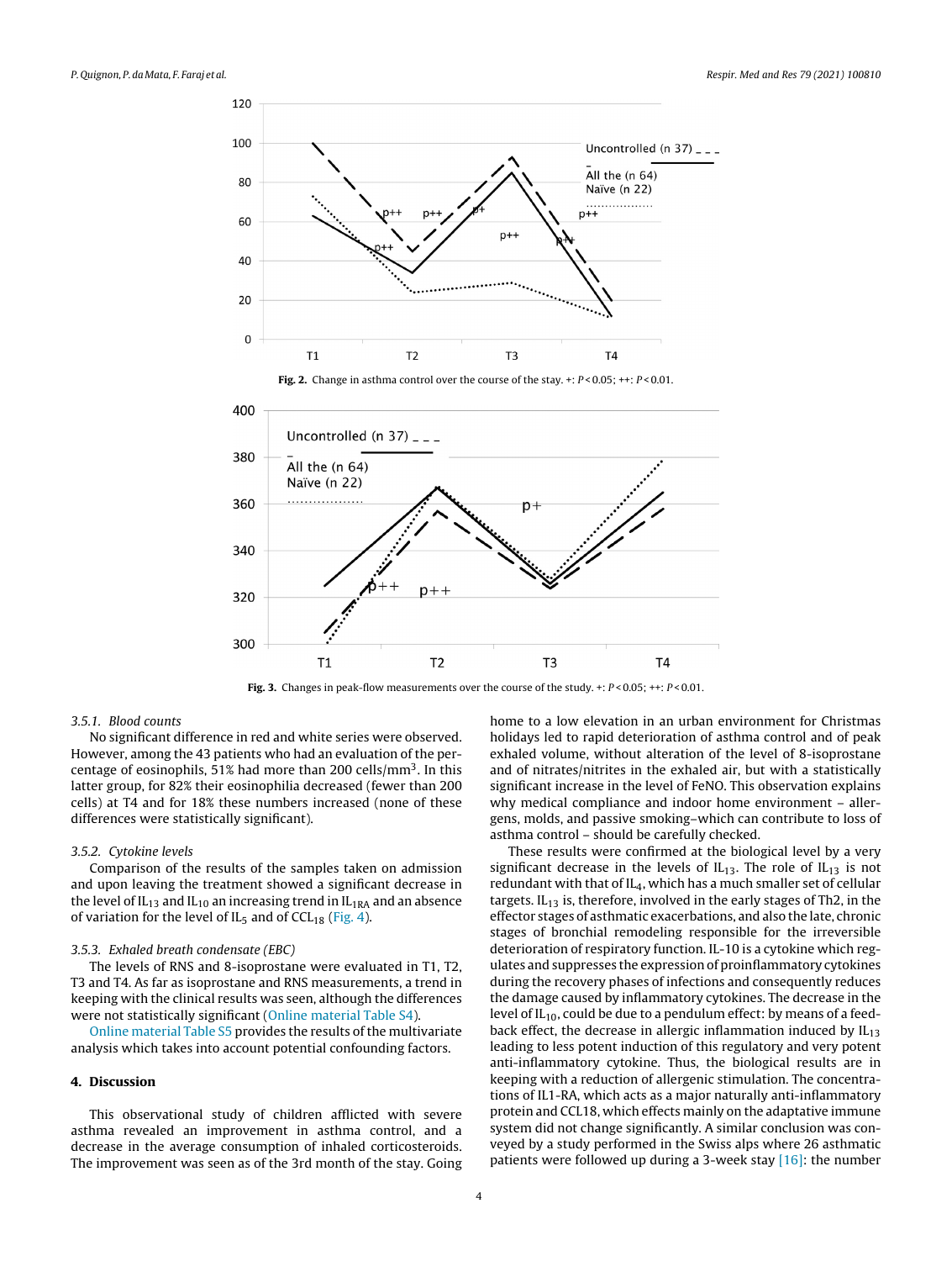<span id="page-4-0"></span>

Fig. 4. Changes in the serum cytokine levels over the course of the study. +:  $P < 0.05$ ; +++:  $P < 0.001$ .

of eosinophils and the type-2 immune response significantly decreased after altitude treatment, while IL-5 and IL-13 also significantly decreased. The study by Rijssenbeek–Nouwens et al. [\[6\]](#page-5-0) did showed that non-allergic asthmatic patients did quite as well in altitude than allergic asthmatic patients. In this group of adult asthmatic patients, the improvement was likely related to air quality (decrease in airway irritants, low air pressure, low air density, low relative humidity) as well as a comprehensive management of the disease, including a better compliance to medications.

The level of 8-isoprostane in EBC did not changed over the course of the stay. In terms of RNS, the concentrations of nitrites/nitrates revealed a trend of an increase when the children went home for the Christmas holidays. This is at variance with the results of a pediatric study performed in Davos [\[17\]](#page-5-0) where RNS levels in EBC decreased significantly at the end of a 4-week stay in altitude. Reasons for this discrepancy have to be elucidated. The level of FeNO decreased significantly during this period.

The main strength of this study lies in the accurate and homogenous monitoring of this group of children, by specialized doctors and paramedical professionals specialized in the treatment of asthma. Besides, potential confounding factors, namely meteorological variables, air pollution data and pollen counts, were taken into account in the statistical analysis. Another strength of the study lies in the monitoring of 8-isoprostane and NRS over the course of the stay. The variations in 8-isoprostane, a hallmark of ROS, and of the level of RNS over the course of the climatic stay were not significant. FeNO is recognized as an indicator of bronchial inflammation and of allergic sensitization. In our study, the FeNO varied significantly depending on the different stages of the stay.

The difficulties relate to several factors: recruitment of a substantial number of patients fulfilling the inclusion criteria, delay between arrival and the implementation of the investigations, arrival of the children at the centers in September at a time when the weather is still favorable regarding asthma control, associated pollen rhinitis leading to a loss of asthma control adversely interfering with the results of the climatic treatment. Moreover, we were not provided with any information about the indoor environment of the children's homes and the compliance with medication while at home.

#### **5. Conclusion**

The biological results are in keeping with a reduction of allergenic stimulation to account for the beneficial effect of altitude climatic therapy in asthmatic children. Additional studies including a larger group of asthmatic children are needed to confirm our results.

However, besides a reduction of allergenic stimulations, there are several parameters which could also influence clinical and biological outcomes [\[7\].](#page-5-0) Observational studies are limited in their ability to dismantle their own contribution.

# **Funding**

We thank CEMBREU (Centre européen médical bioclimatique de recherche et d'enseignement universitaire) and ARARD (Association régionale d'assistance respiratoire à domicile) for their financial support. The clinics contributed to the study by making their staff available.

# **Contribution**

P. Quignon and P da Mata organized data collection, F. Faraj, S. Guibert and J. Léonardi performed medical evaluations, A.